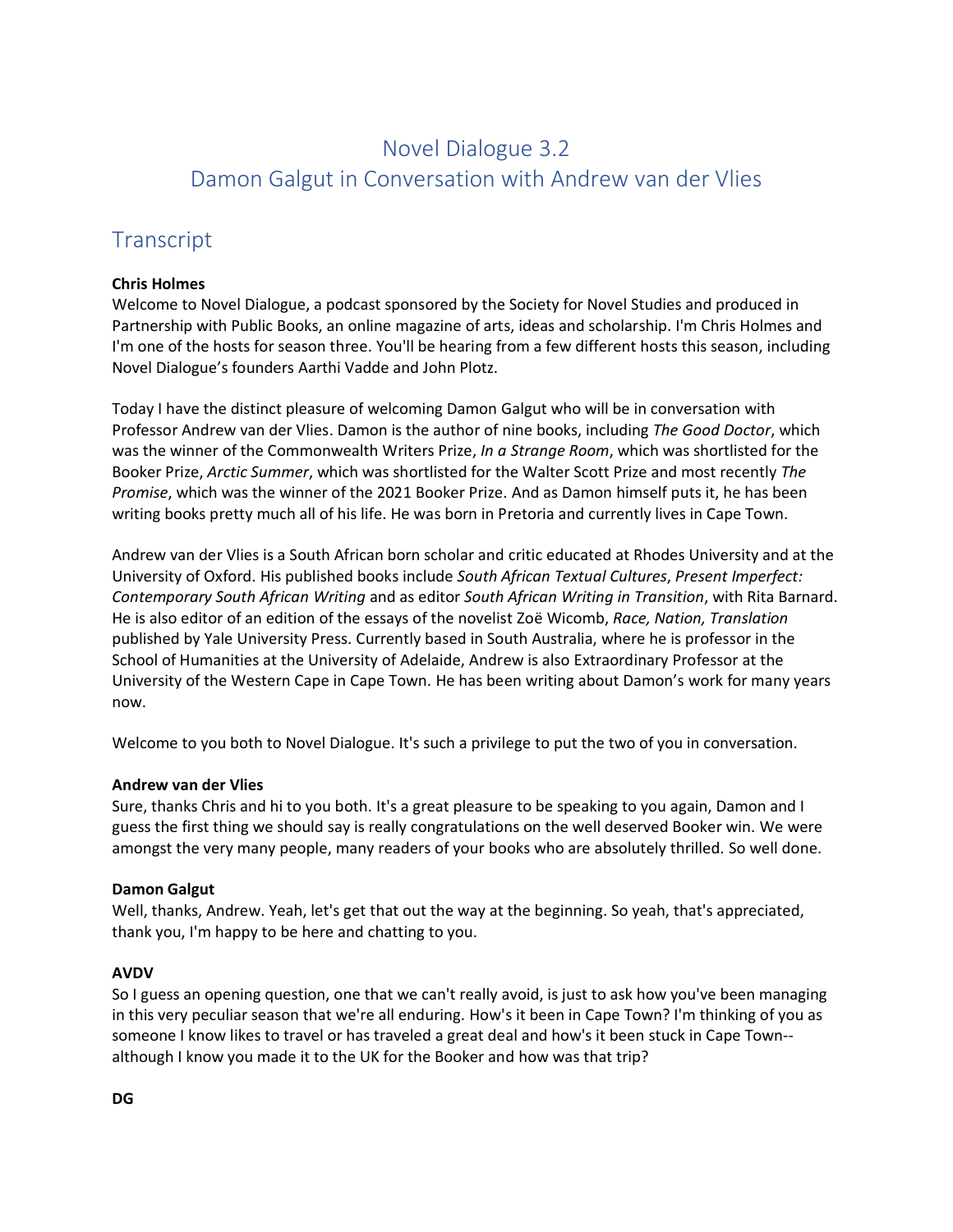Well, you know my lockdown homebound experience probably isn't that much different to anyone else's. I mean it's had some unusual contours in the sense that in addition to being a novelist, I did for a while co-own a small restaurant in Cape Town, which died early on in the first lockdown, so you know there were other aspects in my life that perhaps felt a little more abrasive than the novelistic side.

And traveling, that was something I did more fervently in my earlier years. I'm far more sedentary these days, and sitting at home is something writers do with a, you know, certain facility and ease. So all in all, you know, I daresay the challenges haven't been quite as overwhelming for me as they may have been for other people. The visit to the UK, on the other hand, was quite an unexpected relief. There was a sense of I don't know, a cork popping in a little bit of release from the usual confines, but you know that's faded by now.

#### **AVDV**

Yeah, I can imagine. I guess you know that this experience of sitting isolated, very extensive in forced isolation, or navigating new ways of being in community mediated by technology or not, makes me think about how many of the characters, protagonists in your books from the beginning have dealt with or faced similar kinds of displacement, alienation, which is not always to do with place, but often to do with psychological emplacement, displacement, and I wonder if the pandemic has made you think about some of the common tropes or themes or characteristics of some of the kinds of persona you've been drawn to in your writing over the years.

#### **DG**

I do think you know it's gonna give rise to a whole new genre of literature. I don't know whether we'd call it pandemic literature, because the real fascination of this era for me isn't in the pandemic so much as in the lockdowns. Because lockdown, being a highly unnatural situation for any society, does give rise to certain interesting scenarios and it seems to me that you know the most fascinating plots are going to be generated by that situation rather than, well, you know, Hollywood will pay attention to the viral aspects and I think novelists, perhaps to the kinds of you know, claustrophobic tales that lockdown might open up. The fact that spaces, public spaces like I don't know, shopping centers for example, usually heavily populated are suddenly, you know, eerily, deserted gives rise to a whole new sort of aesthetic that I expect other horror films or horror stories to take advantage of. But you know, more serious approaches might see possibilities in these sorts of settings as well.

Anything, I guess that's sort of marginal or closer to the edges of things has always been a fascination to me and I do think in multiple ways a lot of people and a lot of parts of the world have been pushed a little closer to the margins, so yeah, it's entirely possible that there will be horrors of fascination that opened up in this scenario. But what they are exactly yet I can't, you know, I can't answer any more clearly than that.

#### **AVDV**

That's really interesting, thanks. And yeah, I mean I think that the ways in which the pandemic has leveled various places that that may have thought themselves more developed or more advanced or more able to deal with public health crises has been really interesting. But as you were speaking, now I was thinking about how in South Africa, of course, there's a really, all sorts of echoes and memories of the past are activated when you start to tell people that they can't be in certain places or they shouldn't be in certain places. Which brings up all sorts of interesting debates about hyper-managed societies and the architecture of you know displacement for whatever reason.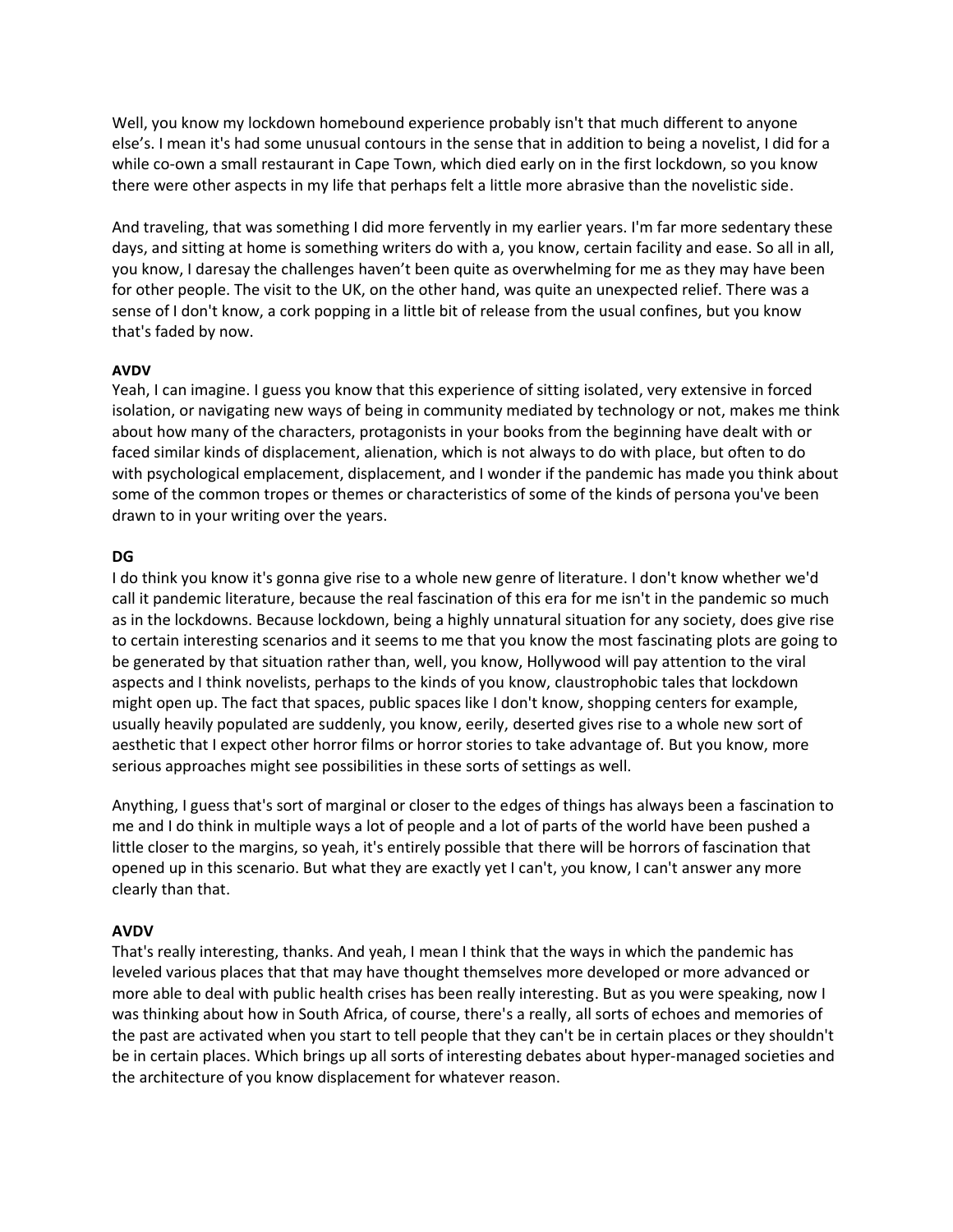So I guess that that might be a way of transitioning to think about *The Promise*, because of course *The Promise* does all sorts of really interesting things with time and space which are brought into radical conjuncture, but also because of the structure of the novel compartmentalized in all sorts of interesting ways, so I wondered if I could start with a question about structure, obvious question perhaps *The Promise* is a novel in four parts, each structured around a different death and each gives us a snapshot of a disintegrating family at a particular moment, 1986, 1995, 1999, the final years, sorry the final days of Zuma. And I wondered whether you could say something about how the structure developed? Whether you had had it in mind when you sat down to start the book. Why these particular moments?

# **DG**

Yeah, I mean you know the structure or the possible structure was the very first idea that came to me and it arrived through a conversation with a friend who was actually telling me about four funerals of you know, of his own family members, that he'd been to. And you know part of my brain was listening to his story obviously, And he's a very good raconteur, and actually some of what he told me. I mean, some of the specific details you know have found their way into the book in the end. They were simply too good to discard.

But another part of my brain was aware, as it often is, of you know how this story was being told to me. And I suddenly saw, well, I say suddenly, but in fact probably the realization didn't come that day, may have been something cohered over a period of time rather than a flash, but I saw the possibilities of telling a story in four panels, and you know the very specific story that you could open up if you used funerals as your sort of governing device. And once I dwelt on that idea for a bit, I began to see various other possibilities because you know, what appealed to me, initially, was that you could give a trajectory, a historical trajectory of this particular group of people, if you know there's a period of time that elapses between each of these windows that opens and that without it being explained what you're seeing is that their circumstances are changing and that you know you could make that a bit eloquent about what was happening to their lives. But it seemed like a logical extension that if you just widen the window a little bit you could say something more along much the same principles about the larger world they were living in. In other words, about the South African society that they were part of.

I was very drawn by the notion of telling a story in these four little flashes if you like. I mean flash gives the impression of great speed and clearly this is a shutter that's opening for you know a few days around each funeral, but that far more time is elapsing between these little shutter snaps, so in a certain sense, you know the reader's imagination has to fill in the intervening time, but that it's very clear you're on some sort of trajectory.

But yeah, it was the structure first and foremost that drew me and I guess what was most attractive is that. You know books tend to, in my case anyway, emerge from whatever is preoccupying me in a deeper way in my life at that point, and I guess my preoccupation in the writing of this book is, was, the passage of time and time passing. So in a very personal way, it allowed me to you know, express stuff that's you know just part of my general mental dandruff at the moment. But then it also gave me a little bit of free rein to, you know, express some of how I feel about the changes in, you know, national life in South Africa, the kind of journey we've been on in the last four decades or so.

So yeah, in a in a nutshell, as succinctly as I can put it, that was my focus. I mean the other clear thing is, you know trajectory can go upwards, so it would have been possible with a different sort of story maybe to show that with the passage of time, the lives of these people were improving, the life of the nation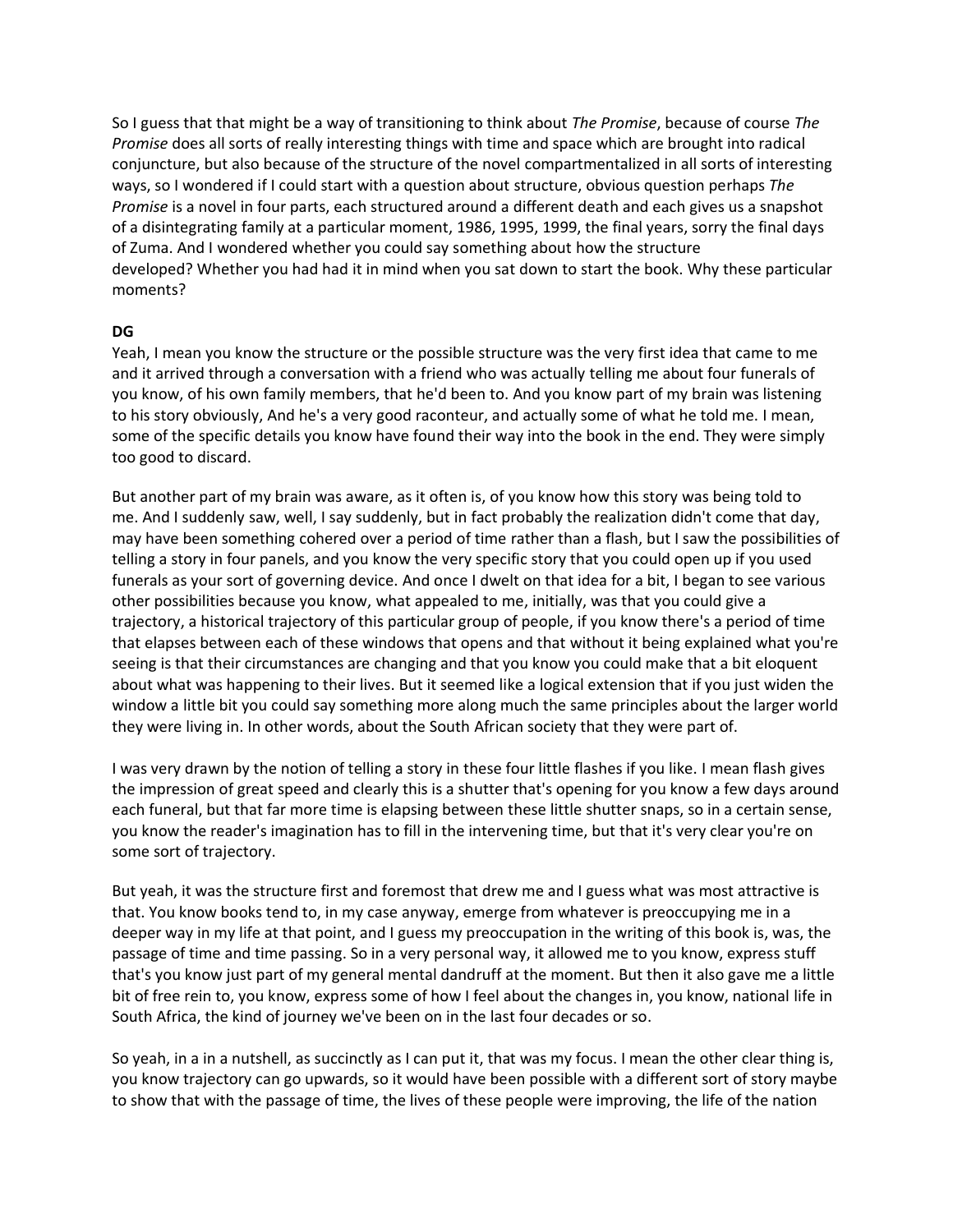was improving. I'm aware that the trajectory painted in both cases is a downward one but it does seem to be in alignment with what I observe, unfortunately. And I guess just philosophically with what I feel about human life in general, that you know, systems tend toward entropy rather than the other way around. This all sounds terribly negative, and the truth is I had a great deal of fun writing this book. So I'm sure we may be able to get into why that is as well.

# **AVDV**

Thank you, Damon, that's a great response. And I think what's so wonderful about the book is that it gives you such tonal variation, which is, you know precisely, reflective of how one feels about the place one is from over a long period of time, ups and downs, great joy and great sadness and I think I'm glad you ended that response with a reference to the enjoyment you had writing it because I think there are moments of great entertainment as there are moments of great distress in the book.

It struck me that there was a wonderful moment towards the end and I don't know what this podcast policy is on giving the story away, I'll try not to. But there's a moment towards the end when we discover that Anton is one of the Swart family siblings that we follow through the book is himself writing a novel, he thinks. He has a manuscript which is kind of thinly disguised autofiction it seems, and his sister finds it and is reading it on her last trip to, her last visit to the family farm and we have this wonderful reflection on how it's very difficult to figure out what genre this is, this book is. Is this a family saga or a farm novel? Is it a comedy or tragedy? These interjections take over till very soon there's no story left, just a rough scheme of what the writers still intended, and it seemed to me that there was a lovely moment of you having fun with the reader and also pointing to the way in which your structure accommodates all of these different genres as well as all sorts of other structures one might overlay on a four part, you know the seasons, for example.

#### **DG**

You say Anton's book is thinly disguised auto-fiction, but in fact, I think he's, well, we never get to, you know, see or really take in his completed novel because it's a failed novel. From his notes and his intentions it seems more like a book of wish fulfillment in a sense, the way he wishes his life would have gone. Which is, you know, indeed, what motivates the writing of a great many novels. I think people do, you know, live out their fantasy aspirations or at least give a more idealized account of their lives than the truth. But yes, of course he's using real elements of his life and I allowed him to make marginal notes to himself, doubts he's having that reflected my own in the writing of this book, because of course those are questions that apply to the promise too, is this a family saga or a farm novel? You know a farm novel being a staple part of the South African literary diet, as you'd know. Is it a tragedy, is it a comedy? I mean, I may have my own answers to these questions, but I quite like leaving it open because I'm aware that you know both are possible, in either of those cases.

But yeah, you know the real comedy, if the book, indeed, does have this, you know, element of comic relief is in the voice, I think the narrative voice, which is quite separate from the family and from the characters it's describing, and from you know, the fates they're undergoing. So it was a very welcome development when I happened upon that voice because it allowed me to put some space between myself and the rather depressing and heavy subject matter that I was focused on, and therefore you know, by extension, put that same distance between the reader and the subject matter. So to those whose lives are attuned, I think the ironic lens does provide some relief, although you know I have noticed, not everyone can hear the irony and therefore--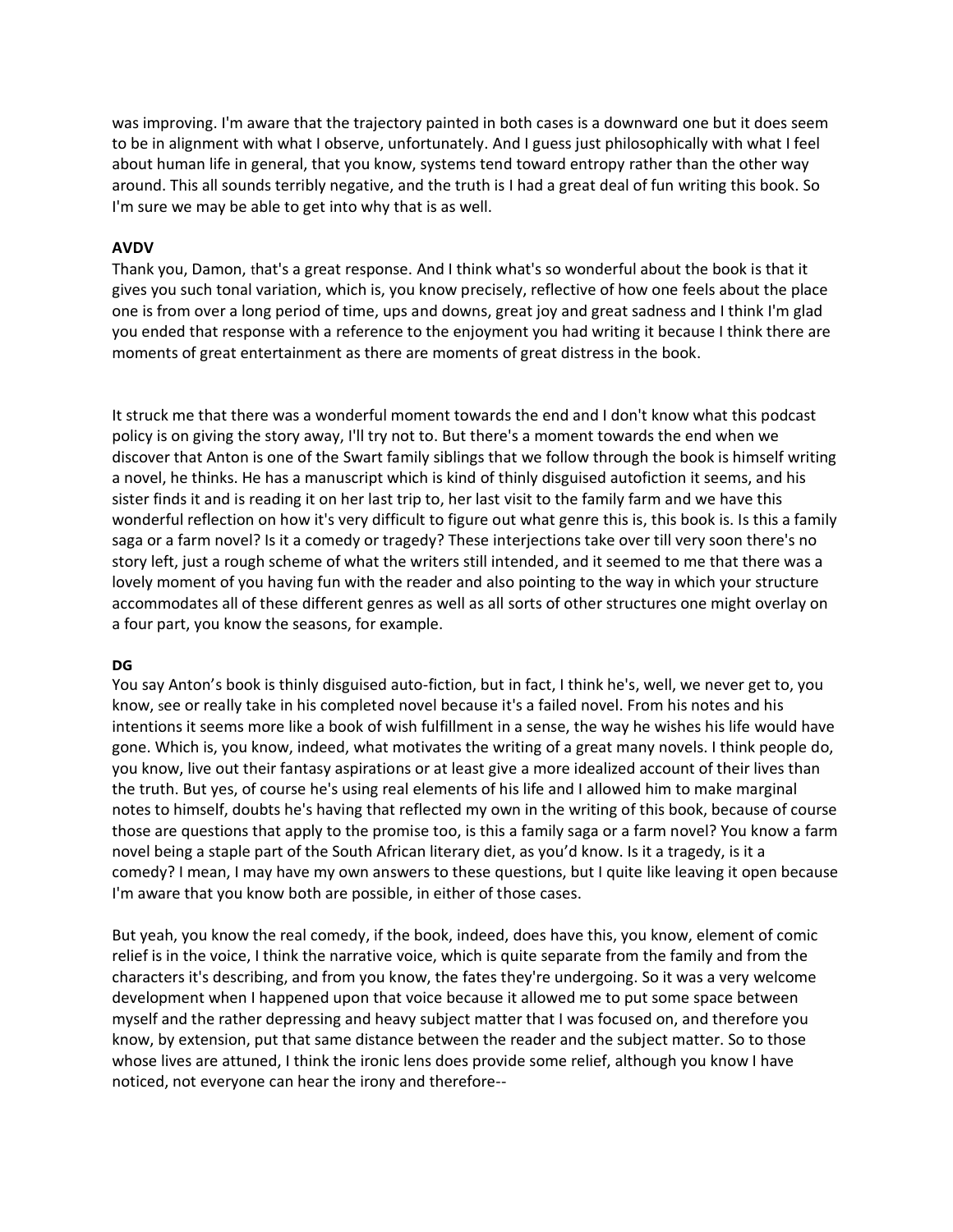#### **AVDV**

Yes

### **DG**

One thing I discovered, if you are going to be leaping around, you know so very, very fast, you cannot do it without drawing attention to the fact that you know there is a narrator behind this. So one of the usual sleights of hand that you're supposed to indulge in as a third person narrator is you're supposed to conceal the narrator from view, you're supposed to you know, let the book as it were, travel into the reader without any mediator, even though you know we all know we're suspending our disbelief. But you know the truth of the matter is all stories are told by somebody and instead of trying to you know conceal or disguise this fact, I suddenly thought, well there are probably advantages in embracing the technique that I've, you know, started playing with and heightening the reader's awareness that somebody is telling the story.

So I began to insert interjections from this narrator, some of them sardonic, and let this person, because sometimes it's a man, sometimes it's a woman, and sometimes not even quite a human presence, let this presence make its observations, and be snide, be funny which led, I think at certain moments to an extreme coldness in the text, because there are times when you know the narrative "I" is so far outside events that it's almost as one editor put it to me, "cruel." But I, you know, I took that as one extremity of narrative approach, and I tried to compensates by pegging out an opposite extremity, which followed the rule that if this narrator became so close to a particular character at certain intimate moments, that the narrative voice would actually fall into the character's head, and we would lapse into a first person at certain moments.

So I guess what it established was a, you know, a range of possible narrative voices and techniques that that became a kind of porous through which I could drum up, you know, contrasting sentiments and all of this, in a peculiar way that I haven't really tried to break down for myself too closely became a voice of vitality, if you like of life. I mean the humor I always think is a sign of life. As long as you can find the situation funny, there's still some hope so in amongst all the death decay, the downward trajectory of the country and the characters there is this sort of impish voice, providing a sort of countercurrent, and I think it's sort of what unsettles some people, but it is also what redeems what might otherwise be a book overwhelmed by, you know, a downward gravity.

#### **AVDV**

That was a great answer, thanks Damon. Absolutely fascinating to hear you talk about the ways in which the cinematic has fed into the composition, and I can absolutely see how one might think of the novel in all sorts of ways, as marked by that, all but by those lessons. I'm grateful that you offered us that information that you had an editor tell you that some of the narrative voices, attitudes or responses to characters was cruel and it seemed to me that there's a way in which, you know, extreme closeness and identification with characters and investment in the characters, you know, in a South African voice, if there is such a thing, you know it can lead to both a desire to disavow in a way that might appear cruel and at the same time or on the flip side a kind of affectionate, humorous and ironic joshing, and it seems to me that those are two sides of the same kind of sense of implication, complicity is too strong a word, but kind of complicated implication with the kind of lives that are depicted in the novel. So I thought that was really interesting.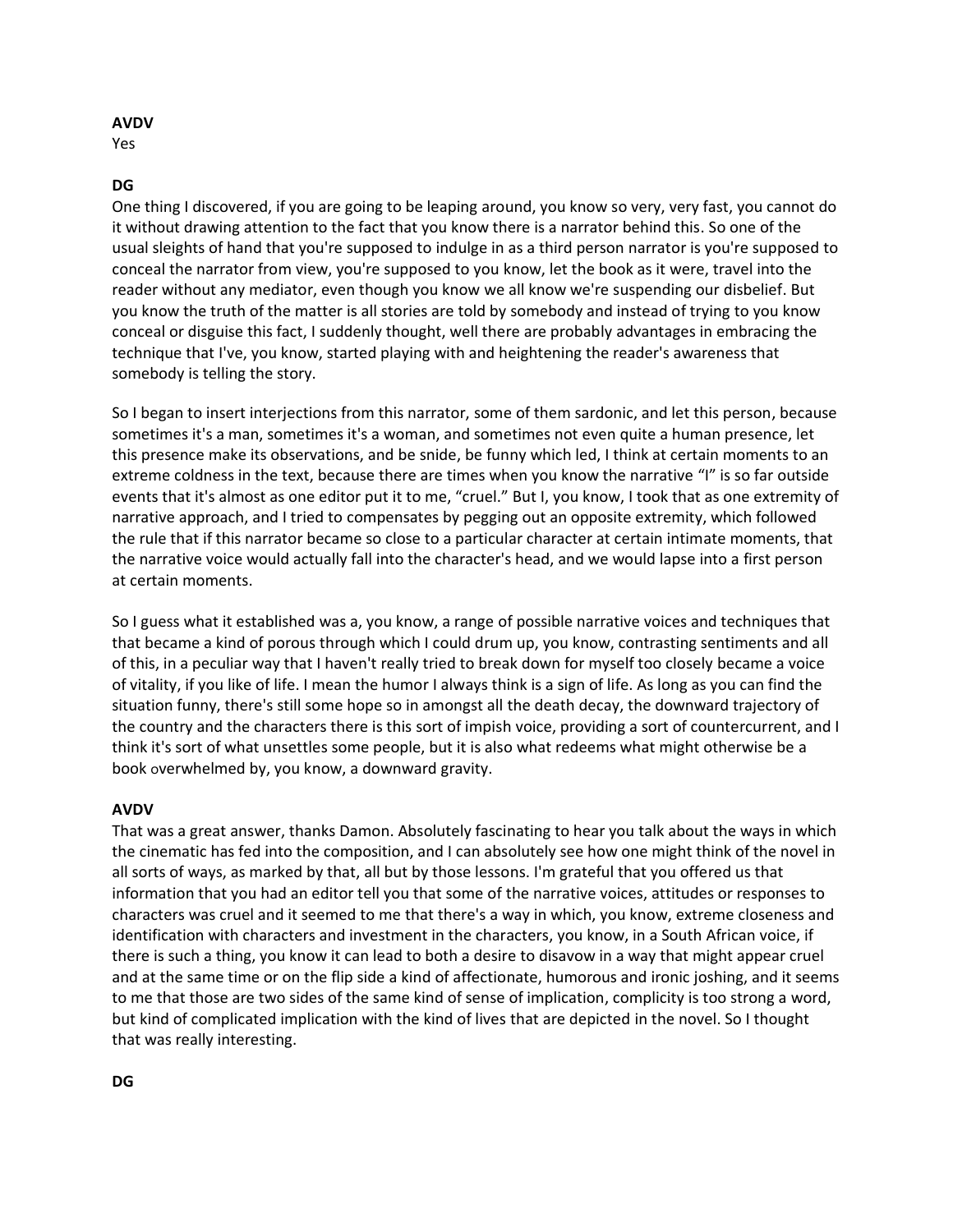For a great many, you know, I mean, if one had to talk in very, very broad brush strokes--I'm aware, you know, this is open to all sorts of questions--but in very, very broad brush strokes I think there's sort of two books in the world, two kinds of books and one has the aim of deflecting you or deflecting reality, providing a kind of comfort or consolation. You know which is perfectly fine, I'm as capable of, you know, reading and enjoying such books as anyone else is. But then there's another sort which in a certain sense removes or aims to remove, you know, the human diffusion from things and to understand human life better by looking at things coldly and they're almost distinct traditions in a way. I guess what may be different with this book is that it tries to embrace these two contradictory approaches. But I think people are looking for the, you know, the human comfort, the intimate, emotional connection are thrown by the extreme coldness and distance that this voice sometimes, you know, morphs into and perhaps the other way round too.

### **AVDV**

No, it's a really important observation because it,I think what it what it says to, or rather another way of of saying what you just said would be to say that the, you know, there are different kind of readers in the world: readers who want to read books that are about themselves in one way or another, or readers that want to read about other people, for reasons which may range from, in a schadenfreude too kind of, you know, exotic, you know, armchair travel or whatever. But I guess where I'm going with that is that a book from South Africa and about South Africans will appeal to or speak to readers of both kinds, who will respond to the South African-ness in a number of ways. Either it will be purely background and the book will be about human drama, which might be anywhere, right, its universal. Or they might look for very particular markers of the local and invest that with whatever politics they bring to the book.

And I suppose where I'd like to take that observation is to a question about allegory, which I've always been really interested in relation to your writing, because it seems to me that you've always been interested in both inviting, but also refusing an allegorical reading. So for example, I was just looking over my notes and I remembered that your character Frank in *The Good Doctor* says things like, "if this was an allegory, but it was only real life." And we have a wonderful moment in *The Promise* that made me laugh because there's that moment where Anton is in the military camp. He's a conscript. He's 19 and he's had a very difficult experience. I won't spoil for the reader, for listeners what it is. And he meets a fellow conscript, asks him what his name is and the guy says "Pain" and we read on the page P-A-Y-N-E and Anton's response to him is are you an allegory? And Payne doesn't understand.

So it's a moment of humor, but it's also a moment in which I think we're asked certainly to think about what so much in the novel might mean as allegory. So, and then all of the names start to pop out, you know, Amor, love, the very surname of this family, Swart, which is the Afrikaans for black, you know, and they are very much white. You know, Moody who is, you know, there's a character who's pretty moody. Simmers who simmers. Dean Devet who is, you know, the kind of plodding, legalistic character in in all sorts of ways. So I wondered if you wanted to say something about how you think about allegory, whether you think about allegory. What you think about the expectation that a reader might bring to a text, that what they're reading is somehow allegorical and maybe allegorical isn't a term that that we want to necessarily stick to, but you know, characters who represent other things more broadly.

# **DG**

Right, yeah, I'm glad you are willing to cast aside, you know, the literal implications of allegory because of course it interests me as a literary device, but it seems to me that, you know to write a real allegory, absolutely everything has to be displaced so, you know, I think of *Waiting for the Barbarians* as an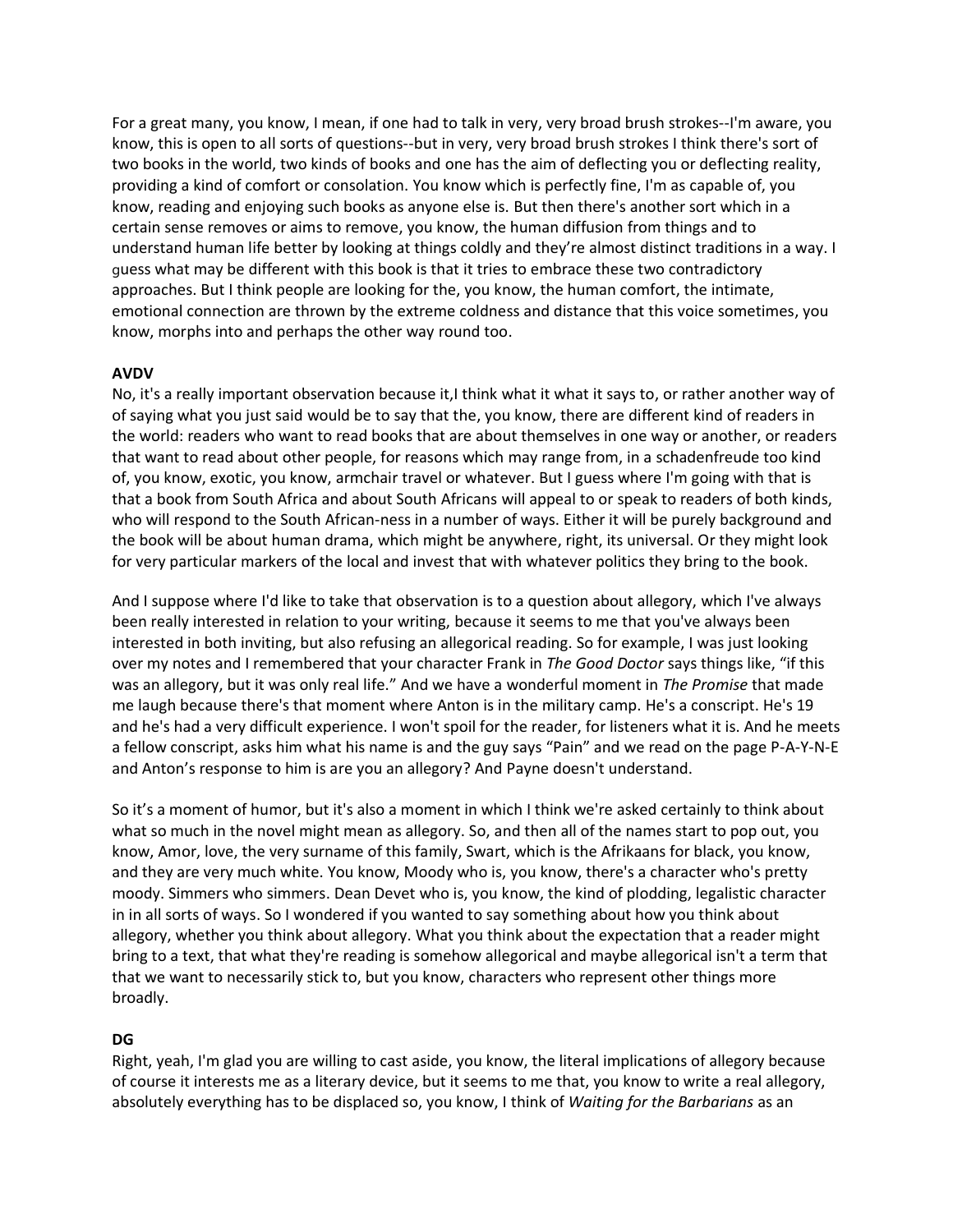allegorical novel, because although, you know, it's true subject is entirely South African, it's setting and characters are not recognizably so—

### **AVDV**

Yeah

# **DG**

--whereas I've always preferred I think to work realistic elements. But you're right, I am playing games and the games are all of the, you know, the self-conscious literary nature that second meanings of words and the sorts of suggestions that words bring up in the form of, you know a kind of subterranean echo of some sort, that's always been of interest to me. But in the case of this particular book, I guess it took a particular edge in the sense that you know it's an extension of what I was chatting about earlier, the fact that this is a story being narrated by somebody as all stories are, and that that fact has not been concealed. So, once you're not concealing it, you can draw attention to it, and there is a very selfconscious sort of strain running through the book, with which I, you know, at some of my moments of greatest fun emerge from the sort of in built in joke between the reader and me that the, you know, the characters in the book don't always know they're in a novel, but we do.

So you know moments like--I don't want to get too graphic on your podcast--but one of the ministers in the book has a scene on the toilet and then reflects himself that it's one way to know you're not a character in a book because no character in the book is ever described doing what he's doing at that particular moment. But we are reading the books. So those sorts of, you know, circular echo chambers have always appealed to me just on a level of humor. But you know, it's a fairly, the humor doesn't feel to me hugely sophisticated always, I'm having fun and it's a, you know, fun isn't always of a purely intellectual sort, I think, but I like the fact that we're all in on the joke, that this is a story that's being told, that all these words have other meanings, and you know, I found various ways to draw attention to that fact.

# **AVDV**

I wonder whether we could ask you to say something about other traditions. Non-South African ones perhaps. But also traditions within the country that are not as legible or visible to readers from elsewhere. And I'm thinking about the presence or strand of Afrikaans in the novel. We have lots of characters who speak Afrikaans. In fact, that conversation I think that I cited earlier between Anton and Payne, happens both in English and Afrikaans, although we read it in English. And there are moments in which we have signals that what we are reading may in fact be happening in another language, and I wondered whether you wanted to say something about how Afrikaans functions in the kind of world that you've conjured in *The Promise* and also perhaps in relation to your own background, upbringing, sense of yourself as a writer and a South African.

# **DG**

Thanks, it's an opportunity to say something on topic which you know isn't always available. It's a good departure point to say that quite a few critics have read this book as being about an Afrikaner family. In other words, the assumption is that, you know, probably all the thinking and dialogue and language expressed in the book is meant to be in Afrikaans. That's very much not what I envisaged.

# **AVDV**

No.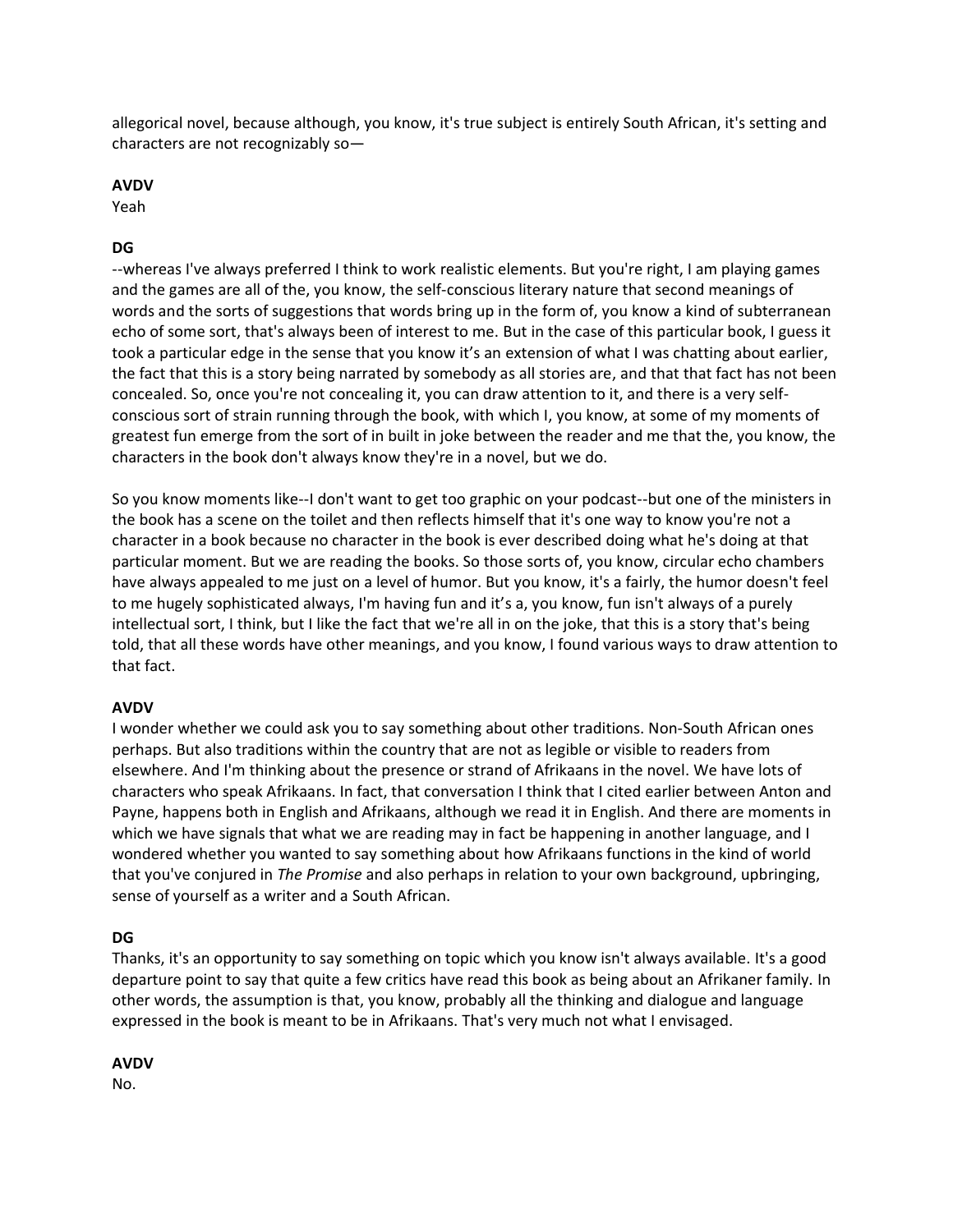### **DG**

You know the patriarch, the father of the family, Manie is an Afrikaner, but he's married an Englishspeaking Jewish woman who does convert to his religion and then you know, reverts to her Judaism at the end. But I imagined her children are speaking, you know, a mixture of English and Afrikaans, which is sort of how I grew up. I, when my father and mother divorced, which happened when I was about 9 my mother fairly soon after married an Afrikaans man, and Afrikaans, you know, became a part of my upbringing and we were expected to speak it at home. It was a requirement as a subject at school as you know, I did get conscripted into the military, it was, there was fairly heavy Afrikaans usage there, but just generally speaking Afrikaans was the language you heard quite a lot in Pretoria. It's also the language, you know, that I associate both, rightly and wrongly, with Apartheid and the, you know, the administration of Apartheid. So my associations with Afrikaans are not great ones. I mean my stepfather was not a benign figure in my life and my general associations with that period are not, you know, and by extension Afrikaans are not great.

### **CH**

Damon, I wonder if we could ask you to read a section from the novel, a short bit that's quite illustrative of the promise of the novel. It starts on the top of page 82. Would you be willing to read that for us?

#### **DG**

Yes, of course. The sequence begins with Amor, the youngest sister in conversation with her older brother, Anton.

"Her little face is lit from within by its sureness.

Amor, he says gently.

What?

Salome can't own the house. Even if Pa wanted to, he can't give it to her.

Why not? she says, puzzled.

Because, he says. It's against the law.

The law? Why?

You are not serious. But then he looks at her and sees how serious she is. Oh, dear me, he says. Do you have no idea what country you're living in?

No, she doesn't. Amor is thirteen years old, history has not yet trod on her. She has no idea what country she's living in. She has seen black people running away from the police because they're not carrying their passbooks and heard adults talking in urgent, low voices about riots in the townships and only last week at school they had to learn a drill about hiding under tables in case of attack, and still she doesn't know what country she's living in. There's a State of Emergency and people are being arrested and detained without trial and there are rumours flying around but no solid facts because there is a blackout on news and only happy, unreal stories are being reported, but she mostly believes these stories. She saw her brother's head bleeding yesterday from a rock, but still, even now, she doesn't yet know who threw the rock or why. Blame it on the lightning. She's always been a slow child.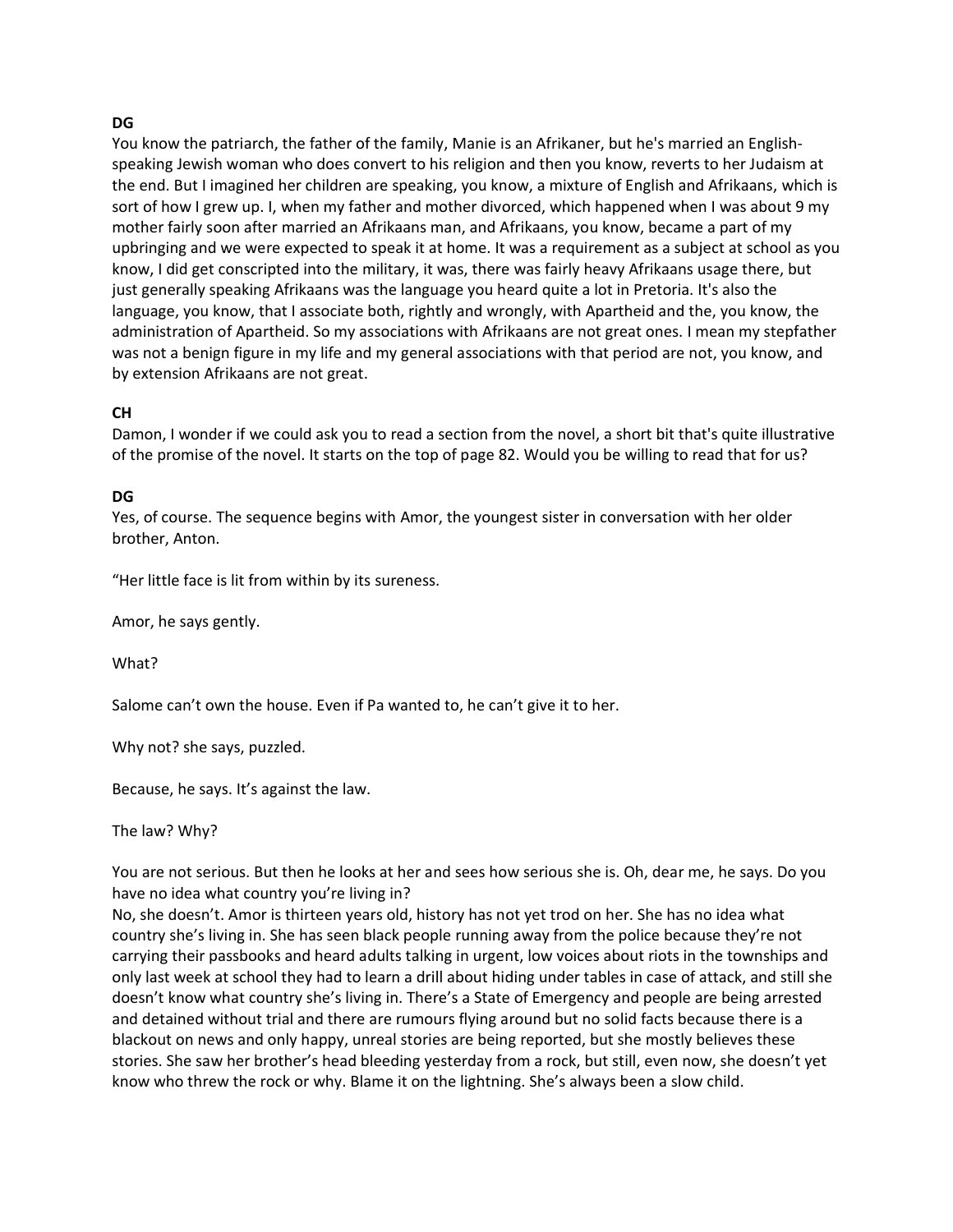One thing, though, perturbs her.

But why? she says. Why did you tell Pa to give Salome her house if you knew he couldn't?

He shrugs. Because, he says. I felt like it.

And it's exactly then, in the tiniest way, without even knowing it herself, that she begins to understand what country she's living in.

The next day she's dispatched, with her suitcase, back to the hostel. Just for a few months more, Pa tells her when she tries to protest. Till things settle down. She knows better than to argue, she can hear from his voice that it's useless. Even though he promised, and a Christian never goes back on his word, her needs are minor, she doesn't matter. So Lexington drives her to the school and drops her by the fishpond, and she must slowly ascend the narrow stairs to the dormitory, with its cold linoleum floors, the beds in their regulated rows, identical, and hers in the corner, unchanged.

Her brother leaves the next morning, or is it the morning after that, the early hours are all alike in the springtime. He carries his military bag and his rifle and he wears his uniform, ironed for him by Salome, though he's polished the boots himself. Nobody there to see him off. Astrid is asleep and Pa has already gone to the reptile park to work. Lexington brings the Triumph to the front steps and Anton loads his bag into the boot. Keeps his rifle with him, for the look of it, just in case.

Goodbye, house. Goodbye, Pa, though you will not answer. Dawn is welling up like a wound as they jounce down the track. Anton gets out to open and close the gate and then they head off, away from the city, on lonely roads."

# **CH**

Thank you so much, Damon.

# **AVDV**

Thanks Damon, that was wonderful to hear you read that. And I guess what struck me in hearing you read it was the way in which that's the strange nature of the promise or a promise itself emerges from so much of what was going on in that passage. Something which is a bargain with the future, perhaps something which is a way of postponing what one doesn't really want to deliver. It seems to me that it's such a complicated thing, the promise, right to kind of, in all sorts of ways ethical, religious, legal. And I wondered whether you might say something about when the title came to you as a kind of structuring device if it was, if it was a title that that you in fact chose when or how the idea of the promise as the thing that was going to drive the novel occurred to you, and if you could say something more about how you think about it operating as some kind of commentary both on South Africa's past and also on its future.

# **DG**

Actually, I mean I've built in various references to different promises into the book, but of course the central promise, the one that gives the book its title is the one related to a piece of land which was supposed to be handed over and isn't. I actually arrived at that again at a sort of late point in the writing of the book. I had already settled on the device of the funerals and the, you know, the shape of the fate of this particular family, and I, in a conversation with an entirely different friend, heard an anecdote about a promise that his mother on her deathbed had exacted from his father about a piece of land very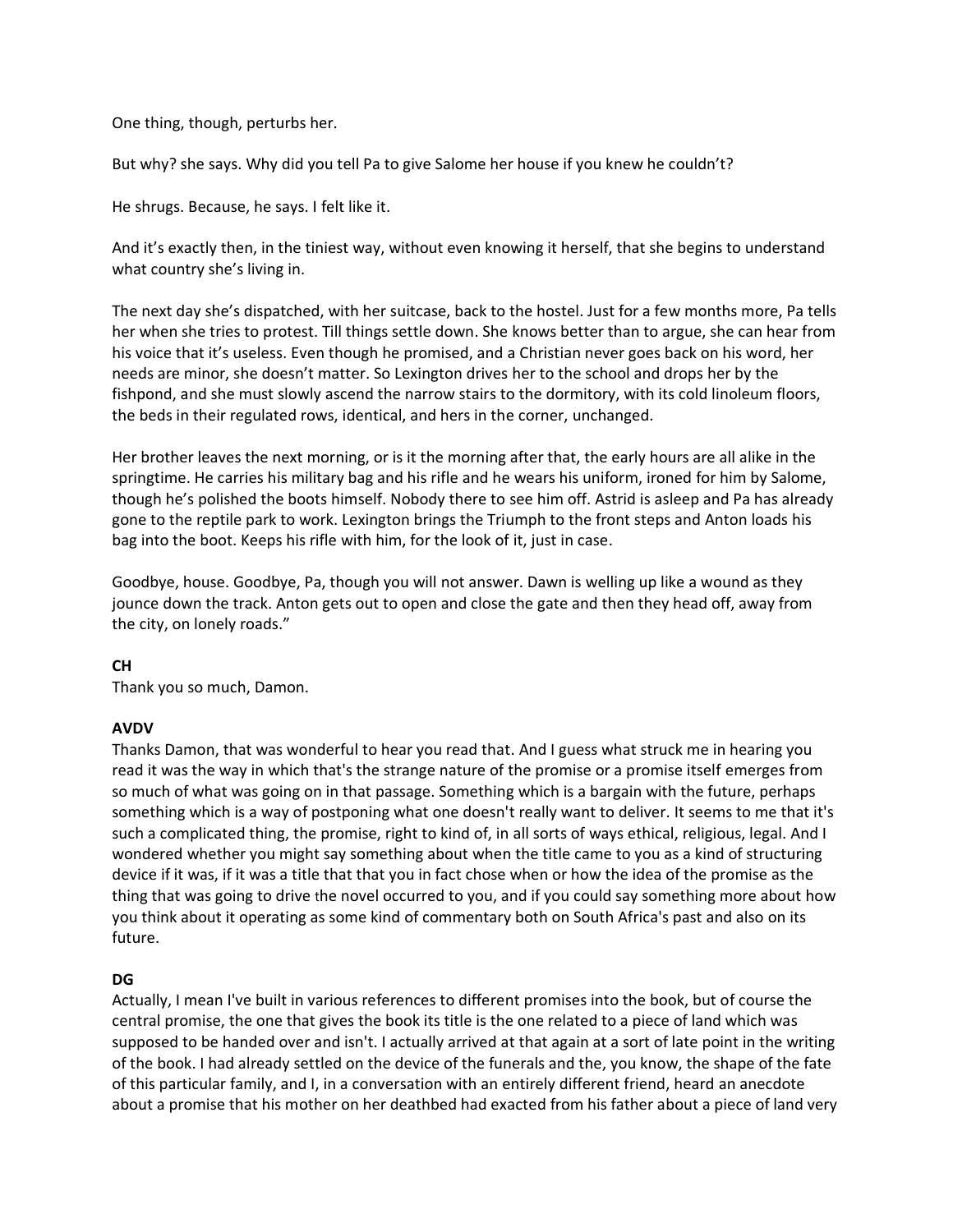similar setup to the one I described and how his family had for decades and decades avoided following through on that promise, even though they had all witnessed each other make it. I mean, the situation I've created is a little bit different, but anyway, it seemed like an interesting thread to stitch through the four panels of the book. It didn't, actually feel like it was necessarily, you know, the central theme of the book, it was one of many in my mind and it wasn't the title of the book until the very, very end. In fact, the title of the book was the last thing to be decided on, in conjunction with my publishers. I had a different working title entirely, so you know this aspect of the promise may not have occupied the, you know the very important position, but obviously the title nudges it into. So the debate around it may have been, you know, far, of a far lower key than the one that it has generally.

Be that as it may, obviously the question of land, who has it, who used to have it, who will have it in the future? Those are the questions that most preoccupy South African political life at this time. But in a certain sense have been at the heart of South African political life since, you know, the first settlers arrived here and took land from the people who were already occupying it.

So it's interesting to think of a promise as something you make in your individual capacity, I guess. as an agent who is willing to override the general current. I mean, I guess if I make a promise to you that I will do such and such, I'm saying to you that whatever the prevailing circumstances, however, you know, however unlikely it is, that this event will occur in the future, I am pledging that in my personal capacity I will use my agency to override all those other currents and make this thing happen. So it's interesting, I guess that for this family promises seem to hold no weight. They throw them out fairly easily and you know fail to fulfill them just as easily. Of course, the largest implied promise of the title is South Africa's promise back in '94, and I guess there is, you know, the suggestion that in the face of prevailing circumstance and against all odds, what we wanted was a certain kind of country and that of course is another broken promise, that is not the country we're living in right now. So yeah, I guess it's a very, you know, it's a big topic and this is a large enough reply to you, but I hope it gives some sort of sense of how I feel.

# **CH**

Damon can I follow up and just ask a question about Salome, who is the major character at the center of the functional promise in the novel, and that is she is, has been working for the Swart family for much of her life and this promise of land comes and is held at arm's length. But the narrative voice, which as you say, has this ability to move from interiorities and move about this family over time doesn't make it to entering Salome or really the other black characters in the novel and I wonder if you were thinking about this as a kind of border that you didn't want to cross yourself for reasons of not wanting to ventriloquize her, or whether you were thinking about something other than that in your characterization of Salome.

#### **DG**

You know, if you write any characters, all you are by implication ventriloquizing them. That's part of the literary equipment. And there's no reason I couldn't have done so with Salome. I guess the implied question, so let's go straight to it, is was I refraining out of you know, fear of identity politics and you know this quite aggressive notion in the air that, you know, white people cannot speak for black experience and shouldn't try to. That's very much not my guiding principle in this case, and I'd like to say that clearly, because the question was put to me by some other black African writers who were perturbed, that that might have been my reason. But no, you know the founding premise of fiction is that you imagine how it feels to be somebody else and, you know, the standards by which we judge fiction is how persuasively you accomplish that task. So it's not a challenge from which I would have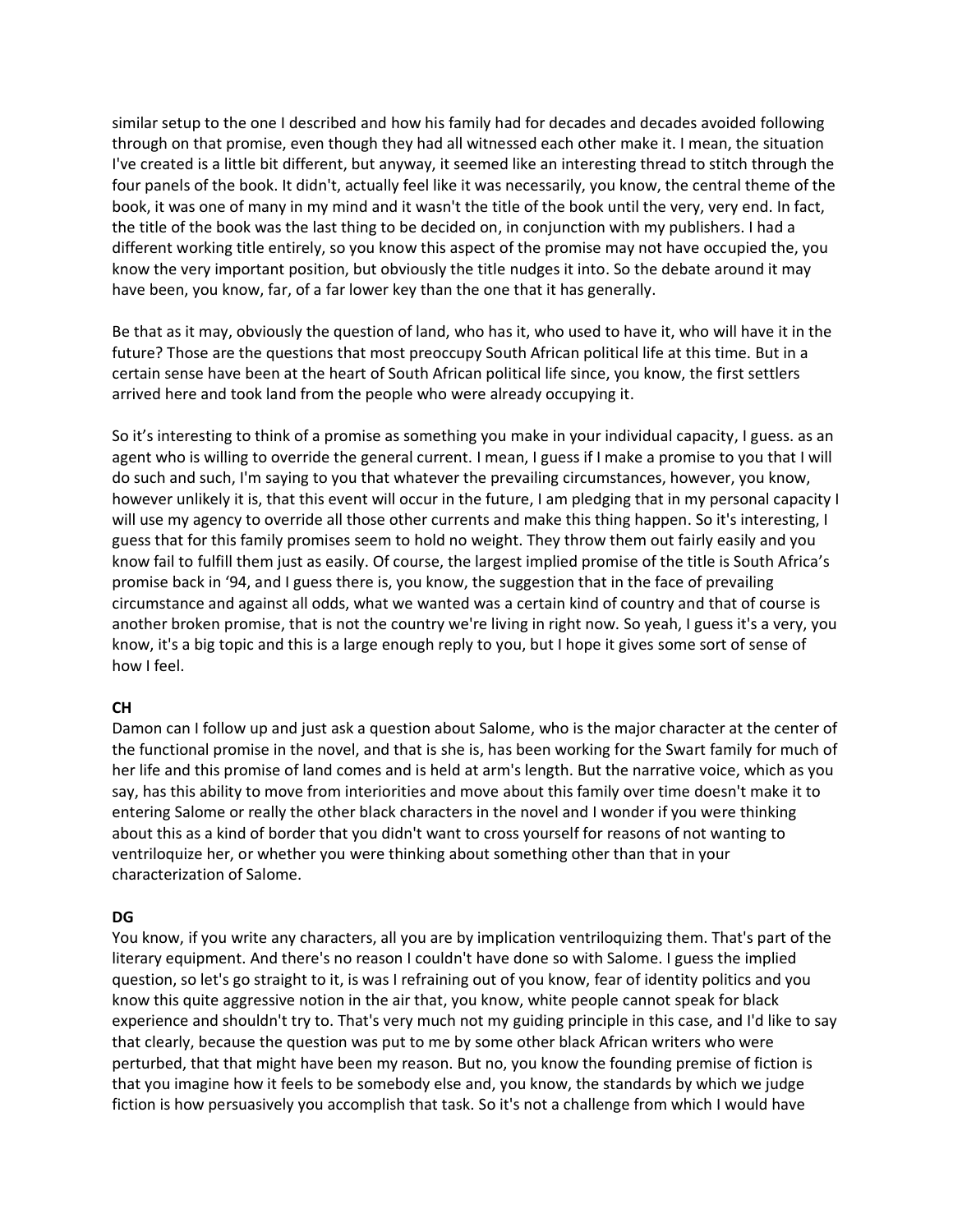retreated out of, you know, fear of work. Certainly not. We may as well abandon the writing of all novels if we're going to succumb to such logic.

No, my feeling was something else entirely, which is that this is a book whose primary focus is white South Africa, and you know the doings and thinkings of white South Africa in all their unappealing glory. So I wanted to draw attention to the fact that as part of you know the white psyche, if there is a coherent entity like that, the existence and inner lives of black people is a very peripheral concern. I mean, I grew up in this society and I know that white South Africans imaginations very, very rarely stray, strayed and these days still seldom stray, into the inner lives of their fellow black South Africans. It's part of the problem, if you like, of South Africa, is this failure of imagination.

Now of course, you know a logical rejoinder is, well, it could be seen as my task to fill in that failure of imagination and to make Salome's inner life explicit. It's a fair charge, actually, and there's a case to be made for how I could have done that. I did play with the idea of withholding any sense of her inner voice until the very end and then letting it spill out in a kind of a great flood. But I opted instead, rightly or wrongly, for the literary device of withholding her voice, creating a zone of silence and absence where she is and letting that silence and absence sit at the very heart of the book. And thereby I hoped it would become increasingly uncomfortable for readers to explain to themselves why the zone of silence and absence is in the middle of everything.

I dislike books that give you the comfort of the illusion that due attention has been paid to all characters, that all loose ends have been tied up and all questions have been answered. It doesn't resemble the real world, and it certainly doesn't resemble South Africa 27 years into democracy. A person in the real world like Salome still has no voice, still has no presence and I wanted to make that a literary problem, not just a, you know, a real life problem. So the fact that some readers have been disturbed by and bothered by it, it pleases me greatly because it means they may carry the problem around with them and find an answer in their own minds somewhere. At least that's my hope.

# **CH**

Thank you for that incredibly thoughtful answer. I want to close us out with sort of a lighthearted moment and that is in each season of Novel Dialogue we have a signature question that we asked to our critic and novelist and this season we're asking if you could, with a snap of a finger, find yourself with a brand new, extraordinary talent, what might you choose?

# **DG**

Well, I guess it would depend on whether, you know, this incredible new skill is supposed to be in the realm of realistic human possibility or not.

# **CH**

You can take it in whatever direction you like.

# **DG**

Well, I'll give two hedged replies that I mean, if it's in the realm of you know, human possibility I'd love to be a great dancer. I've always been a terrible dancer and I strongly suspect that if I had that skill I'd probably enjoy my life a great deal more, be out in the world a great deal more, and I probably never would have ended up as a writer. So that's you know, a kind of secret fantasy I guess.